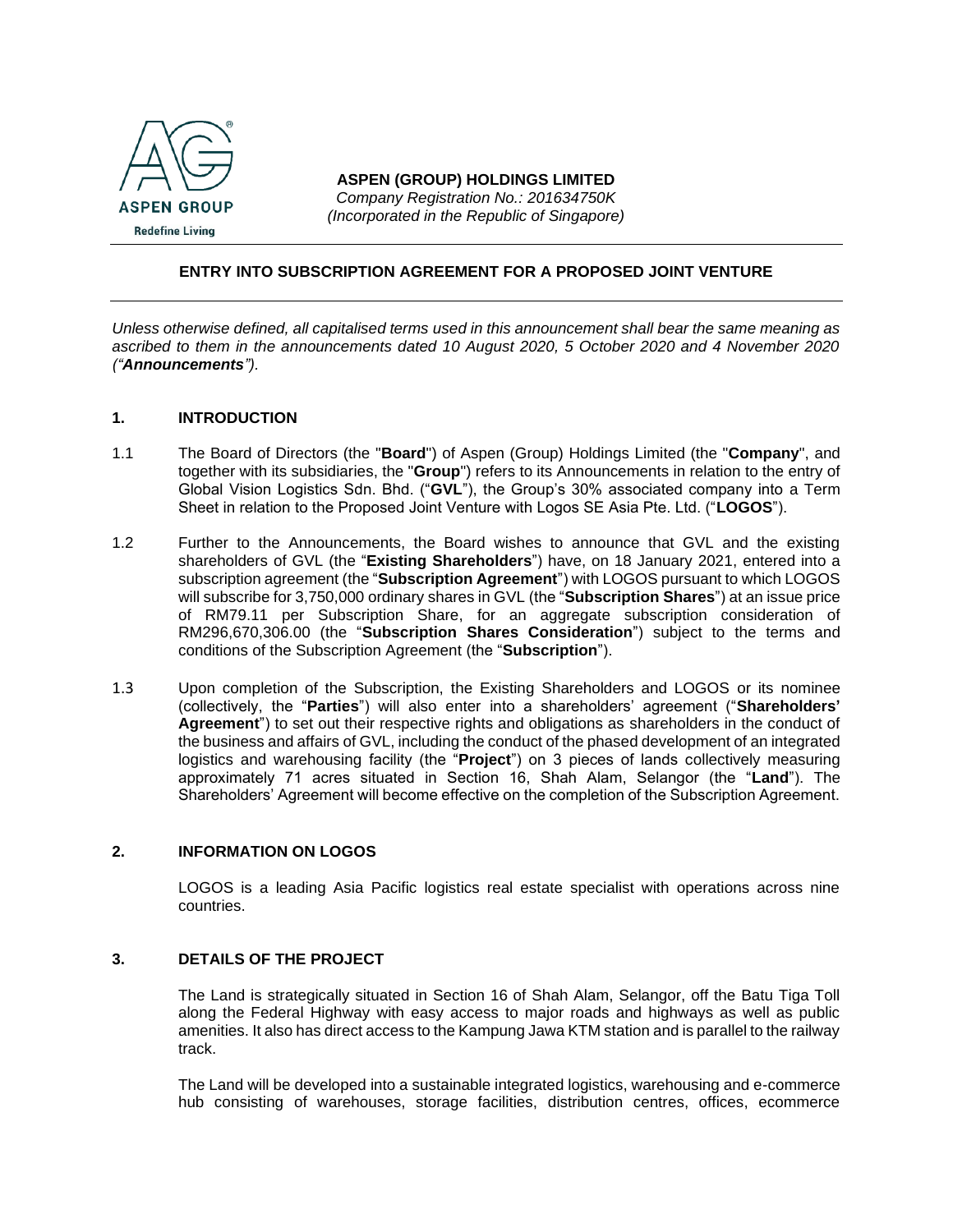services, transportation hub and packaging facilities. The Project consists of a total development area of 745,000 sqm and the gross leaseable area for the intended five (5) warehouse blocks will be approximately 505,000 sqm, to be completed in phases.

The facility will be designed with flexibility to cater to multiple tenants, featuring driveway and ramps for traffic management. The facility will also have cross-docking features that enable minimal inventory holding and fast movements of goods, presenting both cost benefits and logistics efficiencies for tenants.

The Project is conceptualised as a sustainable development, with vast eco-inspired features such as electric vehicle charging stations and natural ventilation to meet the Green Mark Certification.

The Project will also include a drone landing pad, common canteen, workers dormitory, separation between pedestrian and heavy trucks movement and performance-based engineering for firefighting system as well as an ideal forklift travel path between dock area and the warehouse depth design.

Upon its completion, the facility is expected to be one of the largest one stop logistics solutions provider in Malaysia.

# **4. SALIENT TERMS OF THE SUBSCRIPTION AGREEMENT AND SHAREHOLDERS' AGREEMENT**

## **4.1 Subscription of Shares by LOGOS**

Pursuant to the Subscription Agreement, the Parties have agreed that LOGOS shall subscribe for the Subscription Shares in GVL such that upon completion of the Subscription, the shareholding proportion of GVL shall be as follows: -

| Party                             | <b>Shareholding proportion</b><br>in GVL on completion of<br>the Subscription |
|-----------------------------------|-------------------------------------------------------------------------------|
| Ideal Force Sdn. Bhd.             | 6%                                                                            |
| Swift Haulage Sdn. Bhd.           | 10%                                                                           |
| Aspen Vision Properties Sdn. Bhd. | 12%                                                                           |
| Hartamas Mentari Sdn. Bhd.        | 12%                                                                           |
| LOGOS                             | 60%                                                                           |
| <b>otal</b>                       | 100%                                                                          |

Upon completion of the Subscription, Aspen Vision Properties Sdn. Bhd.'s ("**Aspen Vision Properties**") voting rights in GVL would fall to below 20% and the Group's investment in GVL will be reclassified from "Investment in Associates" to "Investment in Financial Assets" in the Group's Statement of Financial Position.

# **4.2 Conditions Precedent**

The Subscription is conditional upon certain condition precedents mutually agreed upon by the Parties, including amongst others, the rezoning of the Land from commercial to industrial; the submission of the planning permission for the Project; and the approval of LOGOS' investment committee to proceed to completion of the Subscription on the terms of the Subscription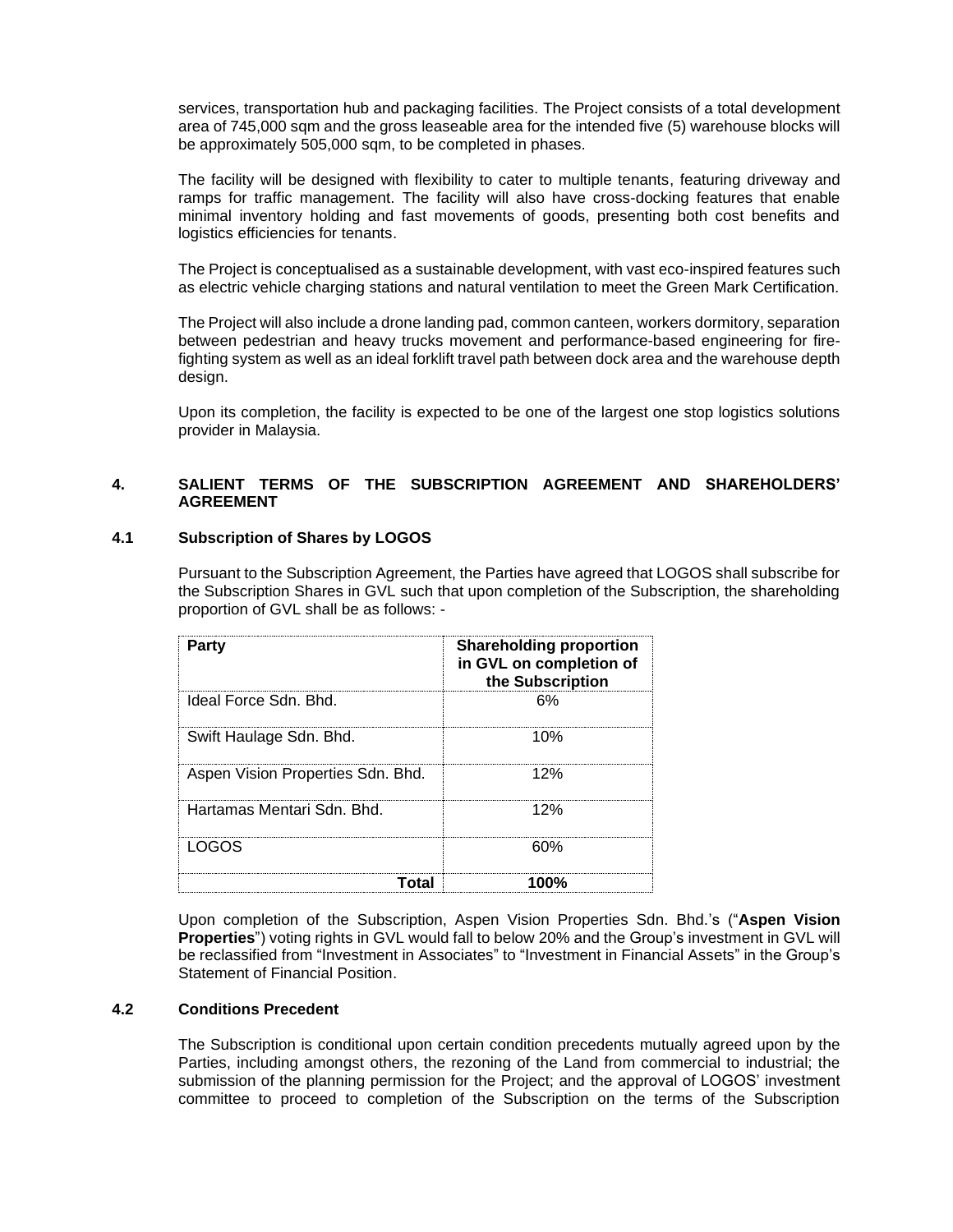Agreement; with a longstop date of three (3) months from the date of the Subscription Agreement, subject to an extension of one (1) month.

## **4.3 Subscription Shares Consideration**

The aggregate consideration for the Subscription is RM296,670,306.00 which will be satisfied fully in cash by LOGOS upon completion of the Subscription.

The consideration was arrived at, after arm's length negotiations between the Parties, on a willing buyer, willing seller basis, after taking into account the agreed transaction value of the Land at RM494,450,000 and the business prospects of GVL which will undertake the Project.

The net asset value and net tangible asset value of GVL is RM200,600,540.00 as at 31 December 2020.

The Subscription Shares Consideration of RM296,670,306.00 will be utilised by GVL for debt restructuring purposes which, amongst others, includes the settlement of existing banking facilities and redemption of existing redeemable preference shares in GVL.

#### **4.4 Board of Directors of GVL**

Pursuant to the Shareholders' Agreement, the initial board of directors of GVL shall comprise up to five (5) directors, whereby three (3) of them shall be nominated by LOGOS and two (2) of them shall be nominated by the Existing Shareholders.

## **4.5 Reserved Matters**

Under the Shareholders' Agreement, certain customary matters require the unanimous approval of the shareholders of GVL prior to them being undertaken by GVL, including but not limited to, altering the rights attaching to any of the shares in GVL, material amendments to the business plan of GVL, entry into any additional credit facilities, changing the nature of the business or commencing any business by GVL which is not ancillary or incidental to its business and making any acquisition or disposal of any material asset(s) otherwise than in the ordinary course of GVL's business.

## **5. RATIONALE FOR THE SUBSCRIPTION**

The Board is of the view that the collaboration with LOGOS is beneficial to the Group as the Group will be able to tap on the expertise of LOGOS to manage the construction and operations of the Project. The Existing Shareholders of GVL will also be partially relieved from the capital investment commitments required to fully execute the Project.

#### **6. FINANCIAL EFFECTS**

The Subscription will not have a material impact on the consolidated earnings per share and net tangible assets per share of the Group for the current financial year ending 31 December 2021.

GVL is expected to redeem the existing preference shares in GVL held by the Existing Shareholders and undertake a dividend distribution to its Existing Shareholders in due course, where Aspen Vision Properties is expected to receive an aggregate of approximately RM84 million ("**Settlement Sum**"). The Settlement Sum will enhance the Group's cash flow position and will be utilised primarily for the working capital of the Group's existing property development projects and investment in the Group's subsidiary, Aspen Glove Sdn. Bhd.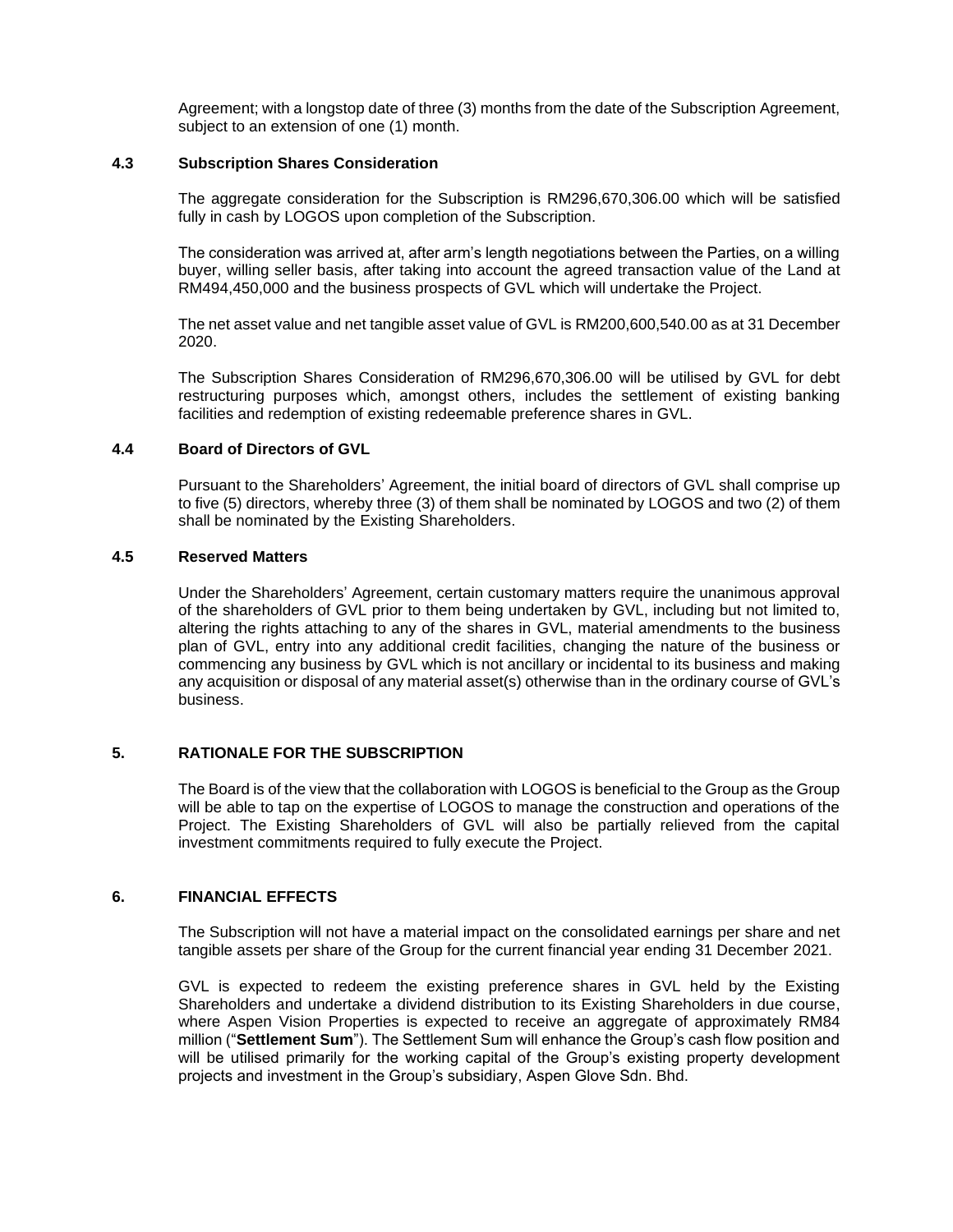## **7. SERVICE CONTRACTS**

No person will be appointed as a Director of the Company in connection with the Subscription. Accordingly, no service contract is proposed to be entered into between the Company and any such person.

#### **8. INTERESTS OF DIRECTORS AND SUBSTANTIAL SHAREHOLDERS**

None of the Directors or substantial shareholders of the Company or their respective associates has any interest, directly or indirectly, in the Subscription, save for their shareholdings in the Company (if any).

#### **9. RESPONSIBILITY STATEMENT**

The Board accepts full responsibility for the accuracy of the information given in this announcement and confirms after making all reasonable enquiries that, to the best of the Board's knowledge and belief, this announcement constitutes full and true disclosure of all material facts about the Subscription, the Company and its subsidiaries, and the Board is not aware of any facts the omission of which would make any statement in this announcement misleading. Where information in this announcement has been extracted from published or otherwise publicly available sources or obtained from a named source, the sole responsibility of the Board has been to ensure that such information has been accurately and correctly extracted from those sources and/or reproduced in this announcement in its proper form and context.

# **10. CAUTIONARY STATEMENT**

Shareholders and potential investors are advised to read this announcement and any further announcements by the Company carefully. Shareholders and potential investors should note that there is no certainty or assurance that the Subscription will be completed or be proceeded with. As such, shareholders and potential investors are advised to exercise caution when dealing or trading in the shares of the Company. When in doubt as to the action they should take, shareholders and potential investors should consult their stockbrokers, bank managers, solicitors, accountants or other professional advisers.

# **11. FURTHER ANNOUNCEMENT**

The Company will make the relevant update announcements in compliance with the Singapore Exchange Securities Trading Limited Listing Manual Section B: Rules of Catalist as and when there are material developments on the Proposed Joint Venture and other matters contemplated by this announcement.

# **BY ORDER OF THE BOARD**

Aspen (Group) Holdings Limited

Dato' Murly Manokharan President and Group Chief Executive Officer 18 January 2021

*This announcement has been reviewed by the Company's Sponsor, PrimePartners Corporate Finance Pte. Ltd. It has not been examined or approved by the Singapore Exchange Securities Trading Limited (the*